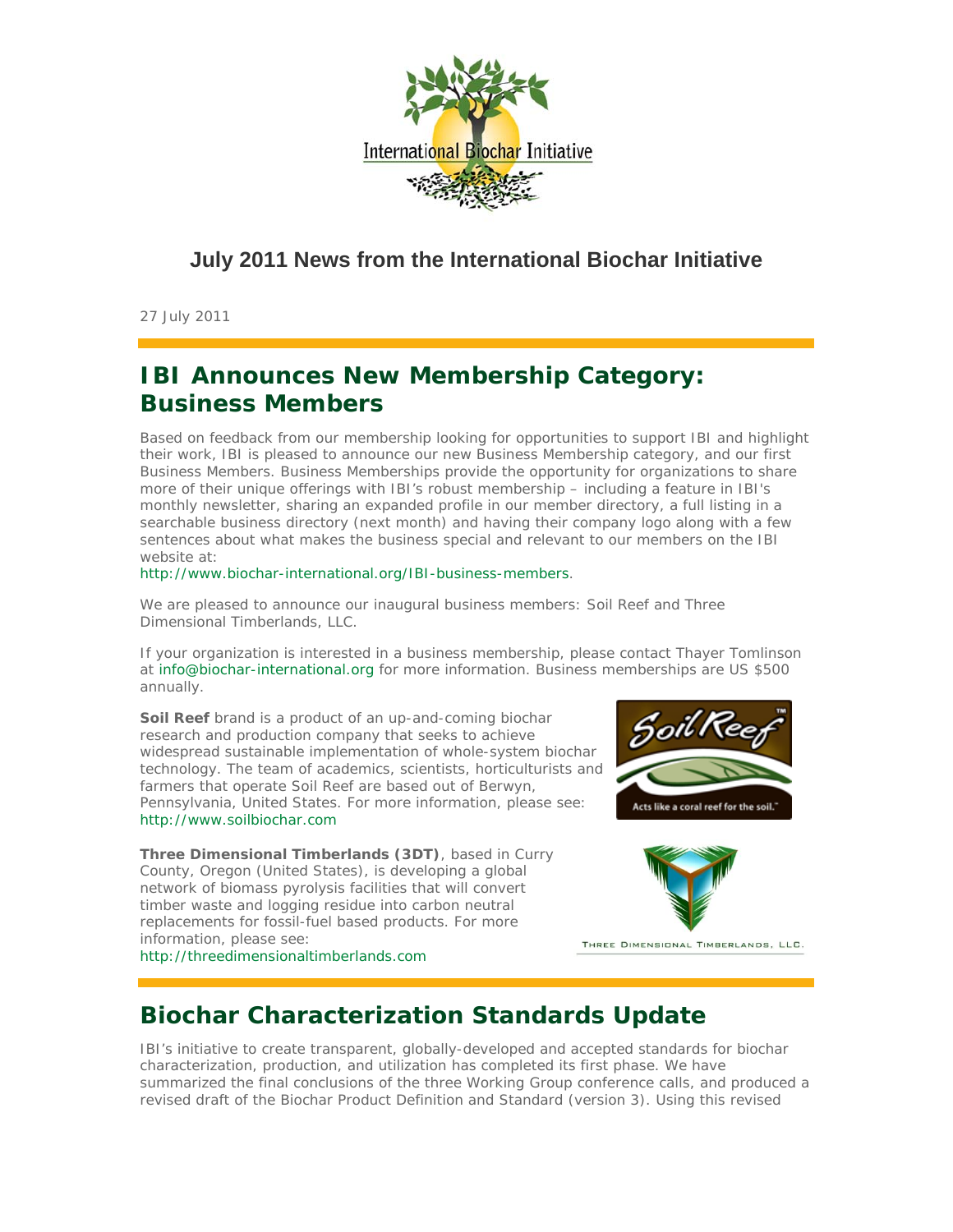draft, we are holding a live discussion, combining a small sub-group of our conference call working groups with some fresh opinions from the larger biochar-producing community. The live working group is meeting this week to discuss the documentation in further detail, and decide the test methodologies and reporting expectations for all class levels of IBI Certified Biochar. The resulting document from this discussion will be provided to the IBI and the biochar community for a public commenting period before it is instituted as an IBI-run program.

The end product of this effort is the establishment of biochar standards developed in a global, transparent, scientifically-based process. The goal in this particular phase of the work is to produce a universally developed characterization and standards document that any of the IBI members or member organizations can utilize as a basis for governmental and third-party certification agencies to develop national biochar standards. Ultimately, IBI will be developing its own biochar material certification program based on these standards. The third version of the standards draft and all other updates are available at: http://www.biocharinternational.org/characterizationstandard. We welcome all comments and suggestions from the biochar community as we proceed with development of these critical standard! s.

## **Profile: Three Dimensional Timberlands – Sustainable Biomass Pyrolysis Using Forestry Waste**

A new start-up biomass pyrolysis company is building its first pilot plant on the forested coast of southwest Oregon in the United States. Three Dimensional Timberlands (3DT) is purchasing a former timber mill site where they will construct a three-ton-per-hour fast pyrolysis unit. Access to appropriate feedstocks is one reason for the Oregon location. The fast pyrolysis used by 3DT produces significant quantities of biochar along with bio-oil. The plant should be up and running in nine months, and after proving the feasibility of the technology in operational mode, the group has immediate plans for two additional plants in Oregon with long term plans for expansion both within the US and globally.



3DT's vision and strategy is both global and local.

Globally they wish to contribute to the mitigation of climate change while helping the world grapple with the dually compounding problems of expanding population and concurrently dwindling food production. Nationally and locally they want to help the United States move toward energy independence, help states meet their Renewable Energy Portfolio Standards, and help improve local economies where their facilities are located.

Click here for the remainder of this story: http://www.biochar-international.org/three\_dimensional\_timberlands

Photo: Pyrolysis condensates recovery system; courtesy of 3DT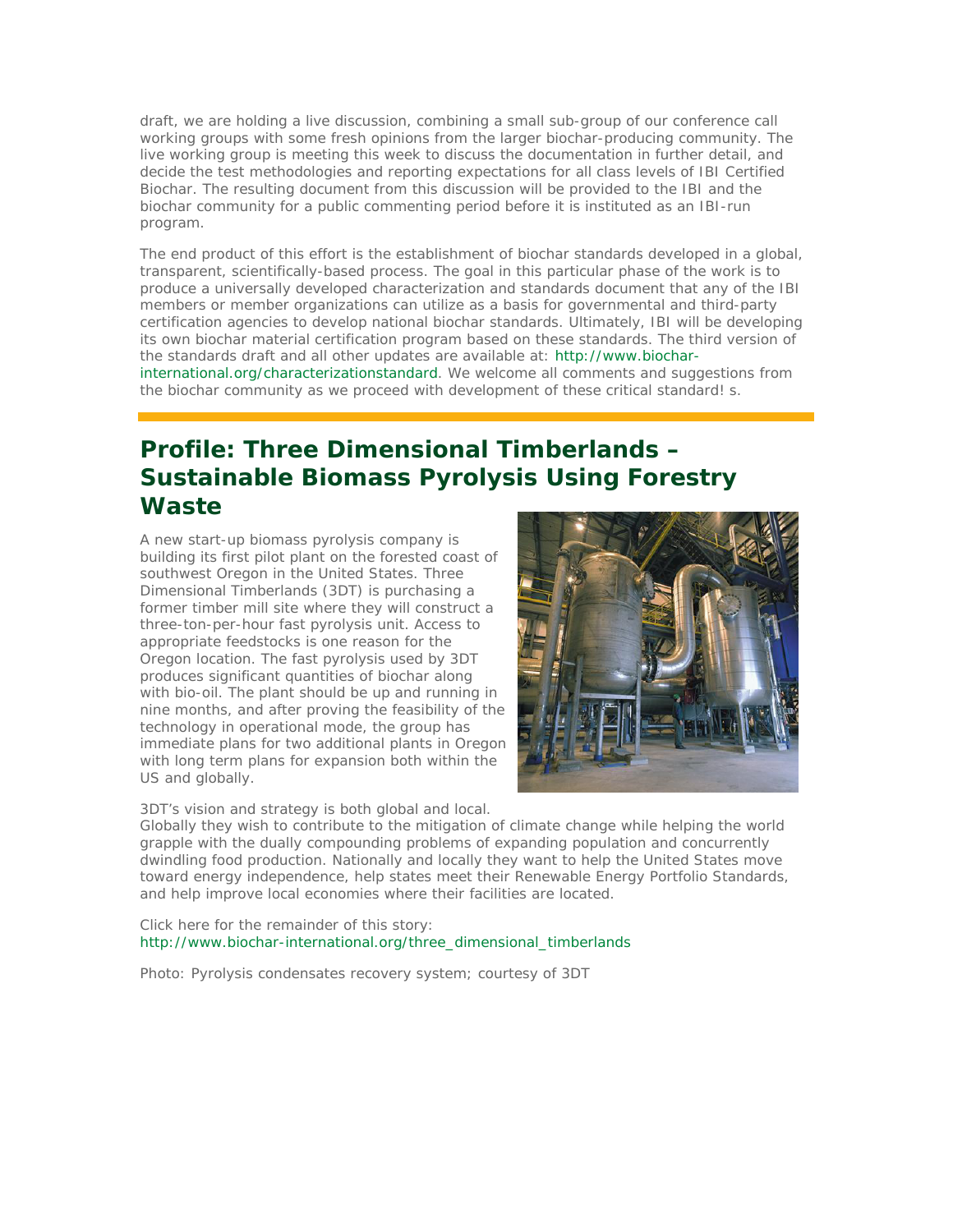## **Profile: Control Laboratories Inc – Biochar Testing Pioneers**

Frank Shields is interested in just about anything that has to do with the environment and the chemistry of soil, water, and biomass. During his 35-year career as an environmental chemist working for Control Laboratories, Inc. in Watsonville, California (United States), he has encountered plenty of variety to keep his interest fresh as the issues around resource use change over time.

Shields discovered biochar as a new, interesting research topic a few years ago at a compost conference. Shortly thereafter, the community of biochar researchers and experimenters discovered Control Laboratories, Inc. and started sending him



their biochar to test. Shields estimates that he has tested biochar for about 50 different customers. He has also made his own biochar in a GEK (Gasifier Experimenters Kit) from All Power Labs and in the lab in a muffle furnace. He is doing his own plant growth experiments and experiments to see how biochar can be used to break up clay soils and improve drainage. Another specific interest is finding ways to turn sewage treatment bio-solids into biochar to control odors and to destroy pathogens and pharmaceutical residues.

Click here for the remainder of this story: http://www.biochar-international.org/control\_lab\_profile.

Photo: Shields with equipment to test soil-biochar and compost-biochar mixes to determine changes that take place at given temperatures and time. The out gas is monitored in the air moving through the material; courtesy of Frank Sheilds

## **Biochar Briefs - News Roundup for July 2011**

We update the website daily with new articles on biochar. For more information, please see: http://www.biochar-international.org/newsbriefs

The Asian Development Bank (ADB) will help the Greater Mekong Subregion (GMS) scale up the use of biomass waste in the agricultural sector to meet its growing need for clean energy and food security for poor rural households. The project will fund pilot investment projects to scale up biomass technologies such as household biogas systems, biochar kilns, and improved cooking stoves.

The US Department of Agriculture is funding a \$1 million study over five years by North Dakota State University to investigate a feedstock production system to produce bio oil and biochar. The study will characterize and test biochars for agronomic benefits as an integrated part of the feedstock production system.

A new \$40 million initiative by the Bill & Melinda Gates Foundation will help develop futuristic toilets that transform human waste into usable electricity and fuel. One of the 2011 grantees is the team of Brian Von Herzen of the Climate Foundation and Stanford University's Reginald E. Mitchell who are building a prototype community-scale charcoal production plant in Kenya that can process two tons of human bodily waste daily.

US physicist Michael Smith has designed and is building the first commercial-scale Green Power House near Columbia Falls, Montana. The closed loop system called Algae Aqua Culture Technology (AACT) will take waste products and turn them into biochar while producing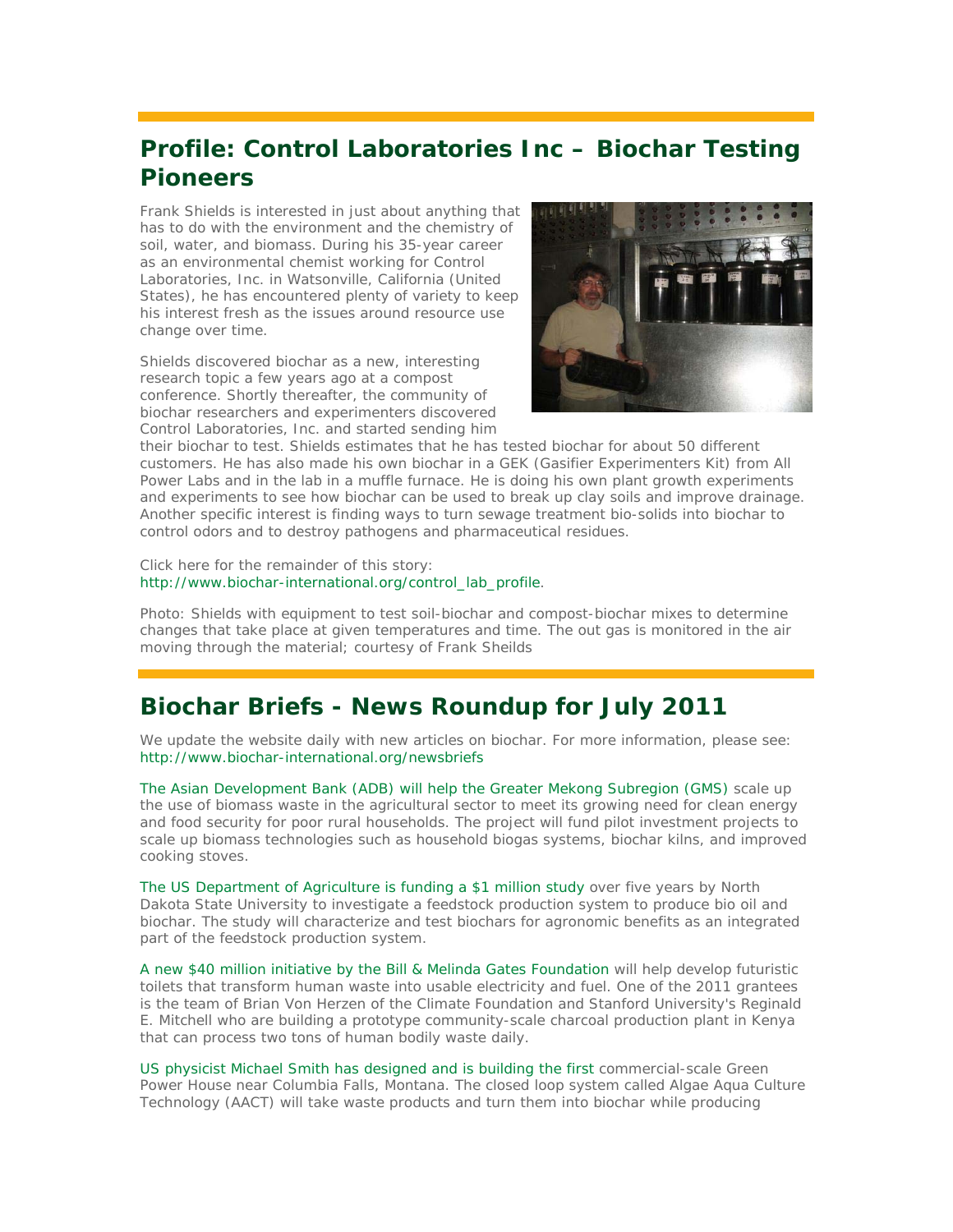energy. The commercial-scale Power House resembles a modern tepee or yurt, with eight pieshaped sections for algal tanks meeting in center control stations.

#### **BEF Stove Camp in Uganda short report: First African TLUD Stove Camp**

The first African 'Stove Camp' took place in Uganda with a focus on gasifier stoves. The camp was hosted by the Centre For Research in Energy and Energy Conservation (CREEC) at their facilities on the Campus of Makerere University in Kampala from 20- 24 June 2011. On behalf of the Biomass Energy Foundation, Paul 'Dr. TLUD' Anderson from the US and Christa Roth from Germany shared their knowledge on gasification and its application for cooking purposes with 26 participants from Uganda, Kenya, South Africa, and Mozambique.



The first day was devoted to general introductions and practical experiments, so that the participants

could see the practical application of the theoretical concepts for themselves. Many found the complicated theory easy to literally 'grasp' and understand. What made this camp special was the enthusiasm of the participants that created the extraordinary spirit at the camp: from the second day onwards everybody got their hands dirty and got involved in building devices, lighting them, making charcoal briquettes from the biochar produced in the TLUD gasifiers, and all sorts of other experiments.

One of the objectives of the camp was to come up with solutions that can be used for cooking and not only to burn biomass and make biochar. Quite a number of interesting designs emerged, including a removable TLUD-top placed on a charcoal stove that makes its own biochar for cooking. The use of the biochar in soil was not the key focus, instead the focus was on the efficient and clean use of solid biomass fuels in cookstoves.

For more information and photos on this conference, please see: http://www.biochar-international.org/uganda/stovecamp

Photo: stove camp participants; courtesy of Paul Anderson

## **Opportunities in Biochar**

*Opportunities in Biochar* showcases announcements for the public to apply for funding, jobs, publications, conferences, etc. These announcements are also posted on the IBI website in two places: Biochar Updates and the Member Bulletin Board.

*Submit abstract for conference*: The European Biochar Symposium 2011 will be held in Halle/ Saale, Germany September 26 – 27th. **Abstracts in English are accepted through August 1, 2011** (with preference to early submissions). More information is available at: www.landw.uni-halle.de/biochar2011.

*Submit abstract for conference*: The Pyrogenic Carbon: Modern cycling and Paleoenvironmental Applications session at the 2011 Fall AGU meeting (San Francisco, CA, USA) is **accepting applications for presentations through August 4**, 2011. More information is available at:

http://www.biochar-international.org/node/2661.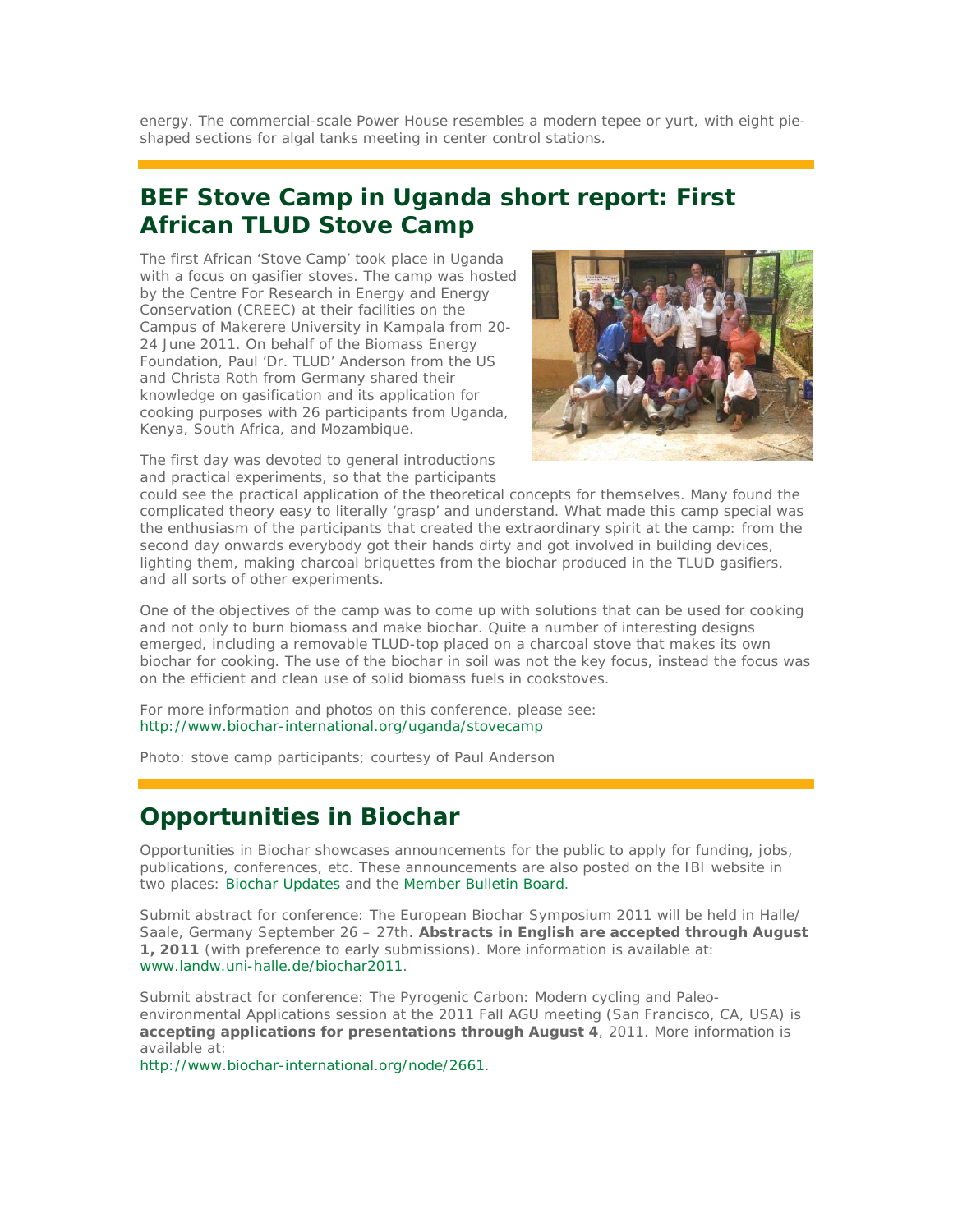*Submit abstract for conference*: The Biochar Symposium at the EuroSoil 2012 Conference (Bari, Italy): will be held July 2 – 6, 2012. **Abstract deadline is Oct. 10, 2011**. More information is available at:

http://www.biochar-international.org/node/2623.

New job opportunities and PhD postings are updated at: http://www.biochar-international.org/network/jobs

#### **Upcoming Calendar Events**

July 30: One Day Stove Building Workshop (SeaChar); Location Seattle, WA, United States; more information:

http://www.biochar-international.org/node/2692.

August 7 – 12: 2011 BEF Camp at NESFI (New England Small Farm Institute): Gasifier Stoves, Biochar, CHAB (Combined Heat and Biochar), and More…; Location Belchertown, Massachusetts, United States; more information http://www.biocharinternational.org/node/2594

August 28 – September 1: 242nd ACS National Meeting and Exhibition (featuring session: Black Carbon and Biochar for Soil Fertility and Carbon Sequestration); Location Denver, CO, United States; more information http://portal.acs.org.

August 30 – September 1: Farm Progress 2011; Location Decatur IL, United States; more information http://www.farmprogressshow.com/main.aspx.

September 7 – 9: Global Soil Partnership (GSP) for Food Security and Climate Change Adaptation and Mitigation Launch; Location Rome, Italy; more information http://www.biochar-international.org/node/2470.

September 15 – 18: 2nd Asia-Pacific Biochar Conference (APBC2011); Location Kyoto, Japan. Register now; more information (and registration): http://apbc2011.com.

September 20 – 23: Biochar and New Green Agriculture in China; Location Nanjing, China; more information

http://www.biochar-international.org/node/2568

September 26 – 27: European Biochar Symposium 201; Location Halle/Saale, Germany; more information http://www.biochar-international.org/node/2468

September 26 – 30: Stove and CHAB Camp (Combined Heat and Biochar); Location Zamorano University, Honduras; more information: http://www.biochar-international.org/node/2205

See the IBI Calendar page for more events. To add an event to the calendar, send the information to info@biochar-international.org.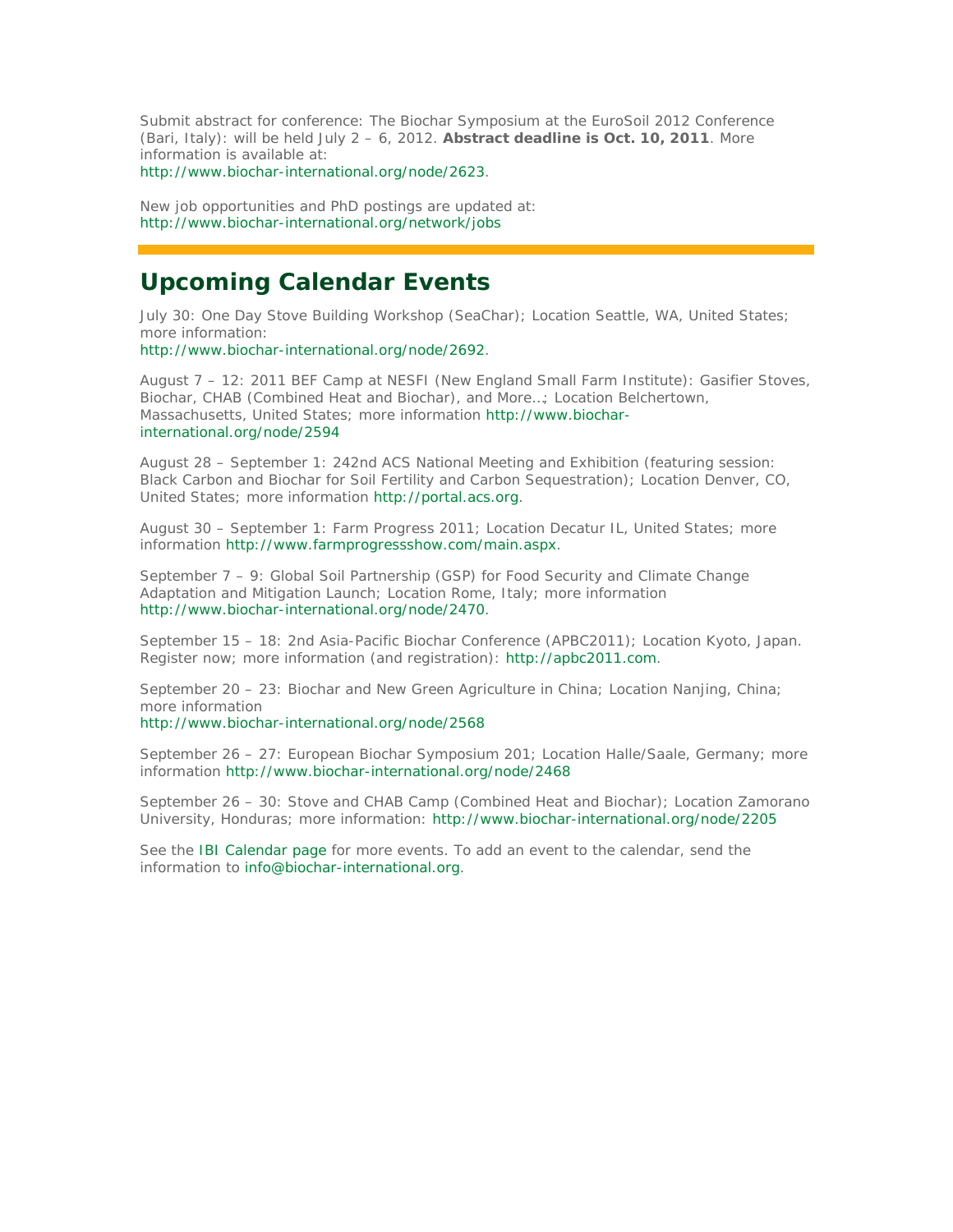## **Regional Biochar Group Updates**

To read more on regional and national biochar groups, please see IBI's website at: www.biochar-

international.org/network/communities. This month features updates from the Mongolian Biochar Initiative (MoBI) and CAU-Biochar (China).

#### **The Mongolian Biochar Initiative (MoBI)**

MoBI participants have been working on the performance of the UB JR 200 l Natural Draft TLUD Oven (a 200 liter biochar oven). They feel that good low tech units in this size range will prove to be the 'work horse' units utilizing thinly distributed feedstock for biochar production in sustainable rural development for timely climate change mitigation. The large amount of biomass consumed in the external heating of the retort oven lead them to begin thinking of the possibility of developing an efficient 200 l TLUD to produce biochar.



Fortuitously, John Rodgers' TLUD highlights this type of system. They have added upgrades to the air control system, while still keeping it low-tech and simple to construct and use. For additional information and detailed pictures contact Karl Frogner or see the full update at: http://www.biochar-international.org/regional/mongolia.

Photo: Burn line 20 min after spreading starting fire coals and putting afterburner/chimney in place. (Coals were spread approximately 10 min after igniting starting fire.) Note the smokeless burn; courtesy of Karl Frogner.

#### **China Agricultural University (CAU)-Biochar**

CAU-Biochar has just announced that an upcoming conference entitled the 4th International Biochar Congress; Biochar: Road to Richer Food and Safer Environment will take place in Beijing September 16 – 20, 2012. The host and primary organizer will be the China Agricultural University accompanied by co-organizers the China Academy of Agricultural Science (CAAS), IBI, the China Academy of Science (CAS), the China Academy of Forest Science (CAFS), the Soil Science Association of China (CSSS), and the China Biochar Network for Agricultural and Environmental Management (CBN).

For more conference information, please see: http://www.biochar-international.org/node/2693

For more information on China-CAU Biochar, please see: http://www.biochar-international.org/regional/china

## **Recently Published Biochar Research**

IBI tracks all published research on biochar and includes it in our online bibliography: www.biochar-international.org/biblio. The following articles were added in the last month. Please visit the website bibliography for more information on any of these articles. Due to copyright, we cannot provide full copies of articles unless we have permission from the publisher. If you have published work that is not included, please email us at: info@biocharinternational.org.

Christianson, Laura, Hedley Mike, Camps Marta, Free Helen, and Saggar Surinder (2011). Influence of Biochar Amendments on Denitrification Bioreactor Performance.